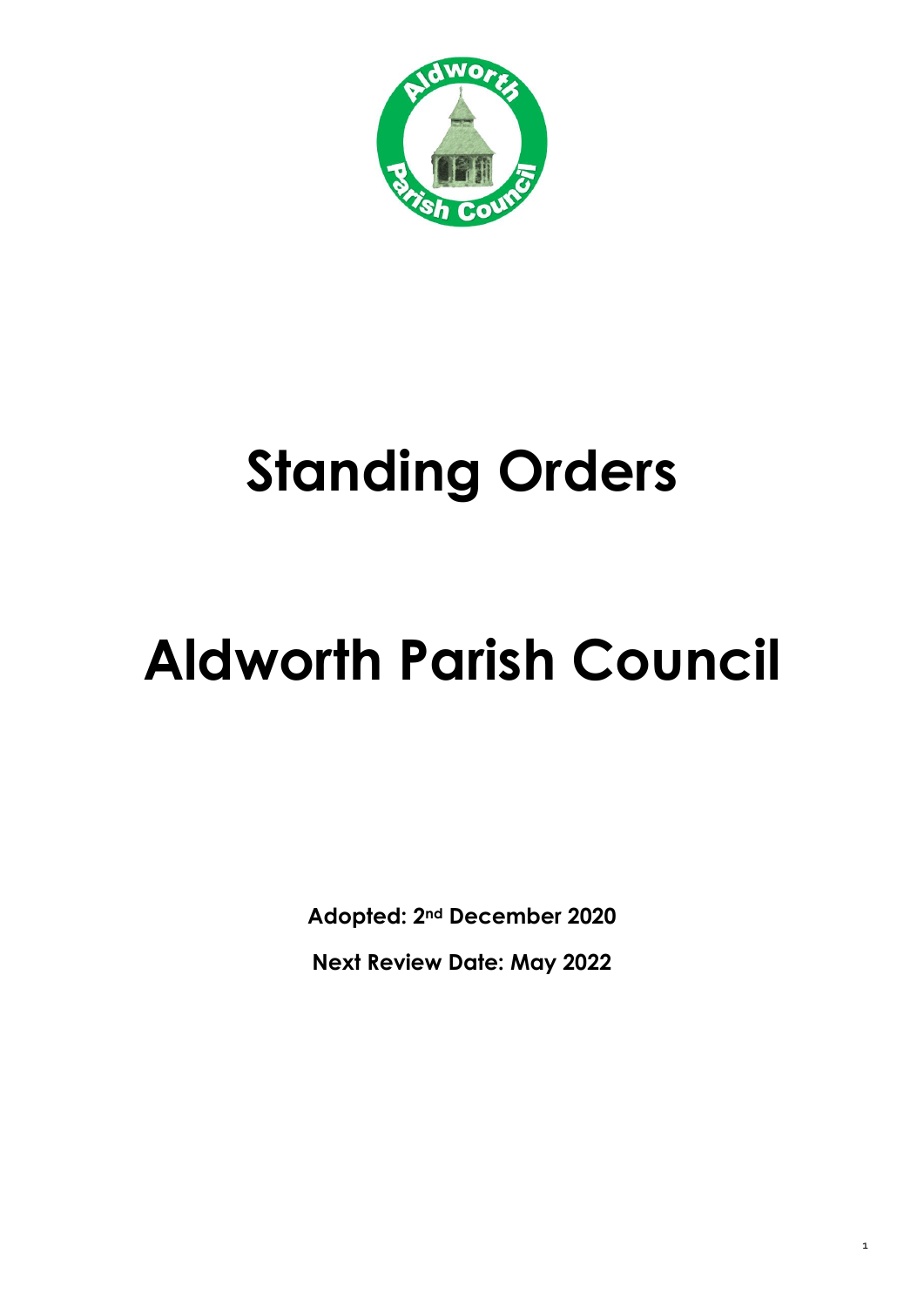## STANDING ORDERS 2018 FOR ENGLAND (REVISED 2020)

| 1.  |                                                                                        |
|-----|----------------------------------------------------------------------------------------|
| 2.  |                                                                                        |
| 3.  |                                                                                        |
| 4.  |                                                                                        |
| 5.  |                                                                                        |
| 6.  | Extraordinary meetings of the council, committees and sub-committees  10               |
| 7.  |                                                                                        |
| 8.  |                                                                                        |
| 9.  | Motions for a meeting that require written notice to be given to the proper officer 11 |
| 10. |                                                                                        |
| 11. |                                                                                        |
| 12. |                                                                                        |
| 13. |                                                                                        |
|     |                                                                                        |
| 14. |                                                                                        |
| 15. |                                                                                        |
| 16. |                                                                                        |
| 17. |                                                                                        |
| 18. |                                                                                        |
| 19. |                                                                                        |
| 20. |                                                                                        |
| 21. |                                                                                        |
| 22. |                                                                                        |
| 23. |                                                                                        |
| 24. |                                                                                        |
| 25. |                                                                                        |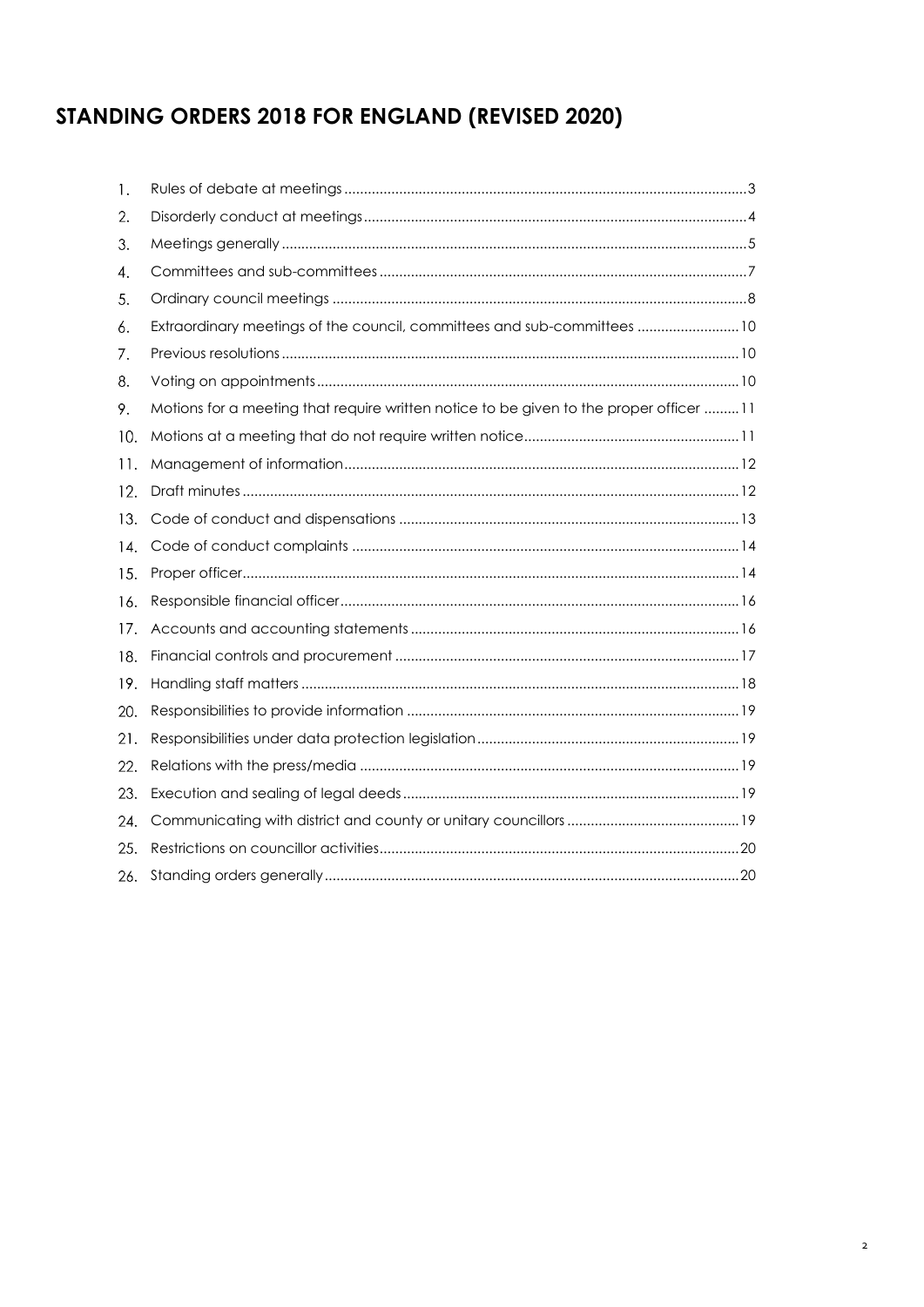#### <span id="page-2-0"></span>**Rules of debate at meetings** 1.

- a Motions on the agenda shall be considered in the order that they appear unless the order is changed at the discretion of the chairman of the meeting.
- b A motion (including an amendment) shall not be progressed unless it has been moved and seconded.
- c A motion on the agenda that is not moved by its proposer may be treated by the chairman of the meeting as withdrawn.
- d If a motion (including an amendment) has been seconded, it may be withdrawn by the proposer only with the consent of the seconder and the meeting.
- e An amendment is a proposal to remove or add words to a motion. It shall not negate the motion.
- f If an amendment to the original motion is carried, the original motion (as amended) becomes the substantive motion upon which further amendment(s) may be moved.
- g An amendment shall not be considered unless early verbal notice of it is given at the meeting and, if requested by the chairman of the meeting, is expressed in writing to the chairman.
- h A councillor may move an amendment to his own motion if agreed by the meeting. If a motion has already been seconded, the amendment shall be with the consent of the seconder and the meeting.
- i If there is more than one amendment to an original or substantive motion, the amendments shall be moved in the order directed by the chairman of the meeting.
- j Subject to standing order 1(k), only one amendment shall be moved and debated at a time, the order of which shall be directed by the chairman of the meeting.
- k One or more amendments may be discussed together if the chairman of the meeting considers this expedient but each amendment shall be voted upon separately.
- l A councillor may not move more than one amendment to an original or substantive motion.
- m The mover of an amendment has no right of reply at the end of debate on it.
- n Where a series of amendments to an original motion are carried, the mover of the original motion shall have a right of reply either at the end of debate on the first amendment or at the very end of debate on the final substantive motion immediately before it is put to the vote.
- o Unless permitted by the chairman of the meeting, a councillor may speak once in the debate on a motion except:
	- i. to speak on an amendment moved by another councillor;
	- ii. to move or speak on another amendment if the motion has been amended since he last spoke;
	- iii. to make a point of order;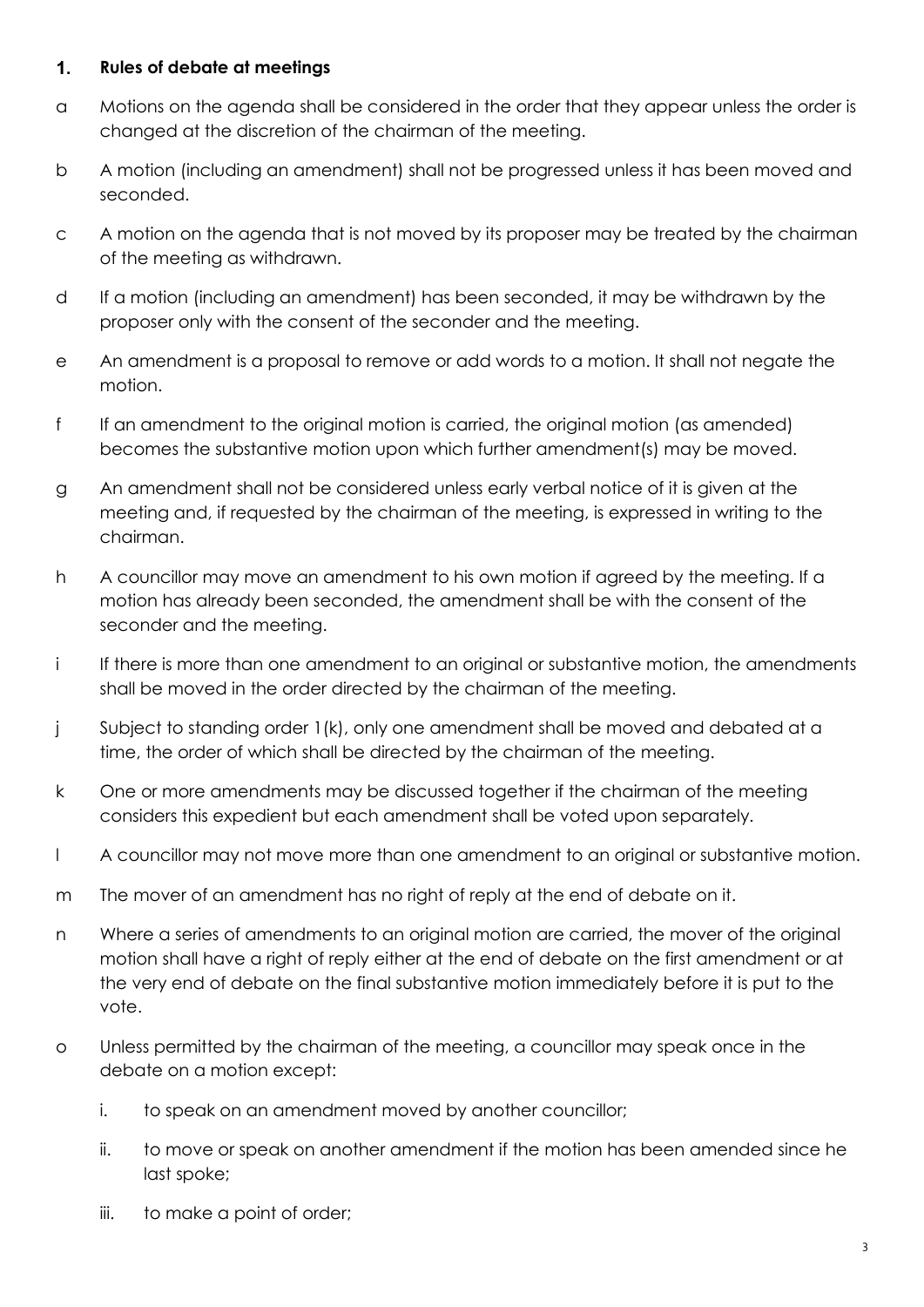- iv. to give a personal explanation; or
- v. to exercise a right of reply.
- p During the debate on a motion, a councillor may interrupt only on a point of order or a personal explanation and the councillor who was interrupted shall stop speaking. A councillor raising a point of order shall identify the standing order which he considers has been breached or specify the other irregularity in the proceedings of the meeting he is concerned by.
- q A point of order shall be decided by the chairman of the meeting and his decision shall be final.
- r When a motion is under debate, no other motion shall be moved except:
	- i. to amend the motion;
	- ii. to proceed to the next business;
	- iii. to adjourn the debate;
	- iv. to put the motion to a vote;
	- v. to ask a person to be no longer heard or to leave the meeting;
	- vi. to refer a motion to a committee or sub-committee for consideration;
	- vii. to exclude the public and press;
	- viii. to adjourn the meeting; or
	- ix. to suspend particular standing order(s) excepting those which reflect mandatory statutory or legal requirements.
- s Before an original or substantive motion is put to the vote, the chairman of the meeting shall be satisfied that the motion has been sufficiently debated and that the mover of the motion under debate has exercised or waived his right of reply.
- t Excluding motions moved under standing order 1(r), the contributions or speeches by a councillor shall relate only to the motion under discussion and shall not exceed 5 minutes without the consent of the chairman of the meeting.

## <span id="page-3-0"></span> $2.$ **Disorderly conduct at meetings**

- a No person shall obstruct the transaction of business at a meeting or behave offensively or improperly. If this standing order is ignored, the chairman of the meeting shall request such person(s) to moderate or improve their conduct.
- b If person(s) disregard the request of the chairman of the meeting to moderate or improve their conduct, any councillor or the chairman of the meeting may move that the person be no longer heard or be excluded from the meeting. The motion, if seconded, shall be put to the vote without discussion.
- c If a resolution made under standing order 2(b) is ignored, the chairman of the meeting may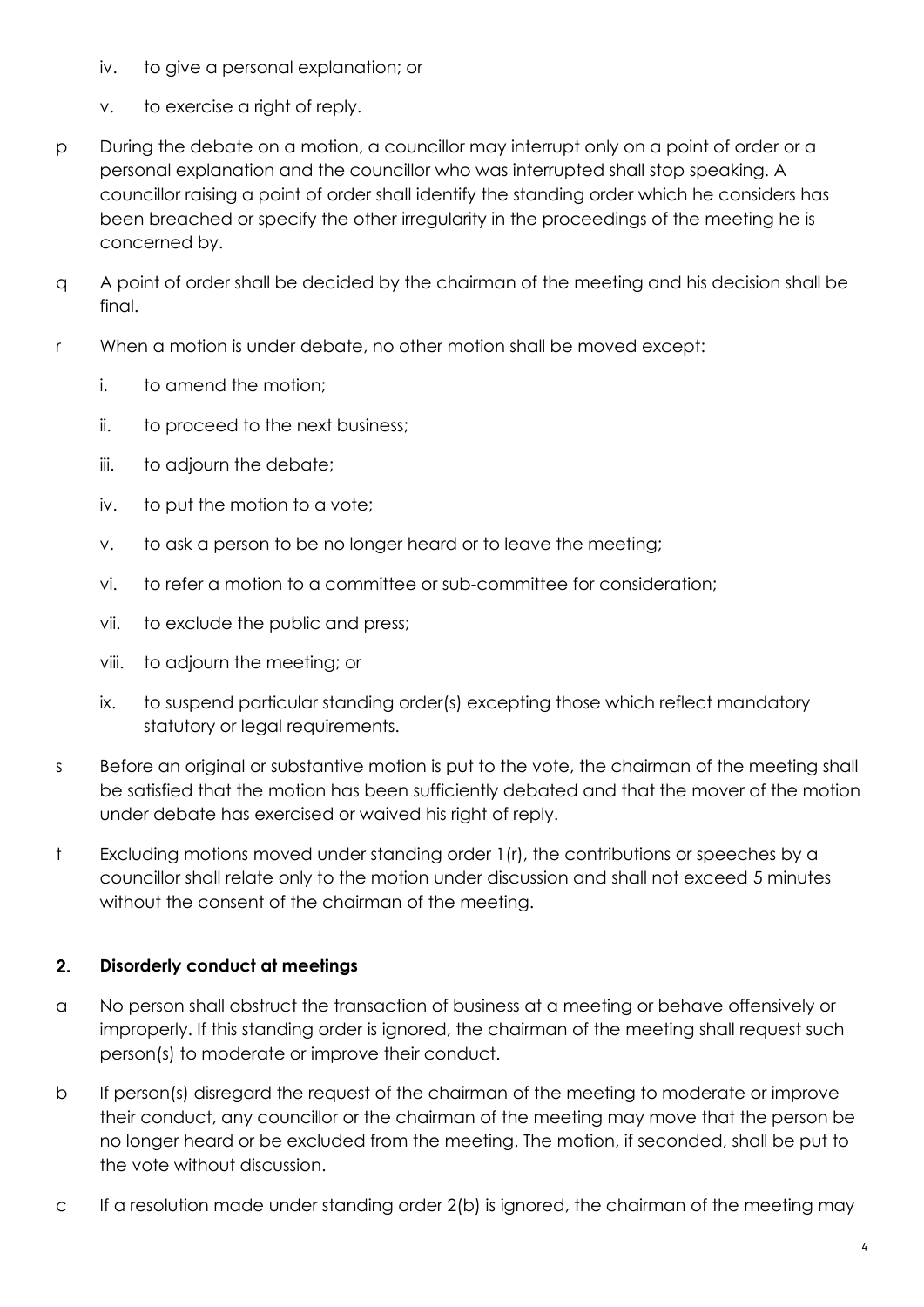take further reasonable steps to restore order or to progress the meeting. This may include temporarily suspending or closing the meeting.

## <span id="page-4-0"></span> $3<sub>1</sub>$ **Meetings generally**

Full Council meetings Committee meetings Sub-committee meetings •

- a **Meetings shall not take place in premises which at the time of the meeting are used for the supply of alcohol, unless no other premises are available free of charge or at a reasonable cost.**
- b **The minimum three clear days for notice of a meeting does not include the day on which notice was issued, the day of the meeting, a Sunday, a day of the Christmas break, a day of the Easter break or of a bank holiday or a day appointed for public thanksgiving or mourning.**
- c **The minimum three clear days' public notice for a meeting does not include the day on which the notice was issued or the day of the meeting unless the meeting is convened at shorter notice .**
- ● d **Meetings shall be open to the public unless their presence is prejudicial to the public interest by reason of the confidential nature of the business to be transacted or for other special reasons. The public's exclusion from part or all of a meeting shall be by a resolution which shall give reasons for the public's exclusion.**
	- e Members of the public may make representations, answer questions and give evidence at a meeting which they are entitled to attend in respect of the business on the agenda.
	- f The period of time designated for public participation at a meeting in accordance with standing order 3(e) shall not exceed 10 minutes unless directed by the chairman of the meeting. The Chairman can allow an additional 5 minutes at their discretion. This can apply to both times public speaking is allowed (beginning and end of the meeting).
	- g Subject to standing order 3(f), a member of the public shall not speak for more than 3 minutes.
	- h In accordance with standing order 3(e), a question shall not require a response at the meeting nor start a debate on the question. The chairman of the meeting may direct that a written or oral response be given.
	- i A person shall raise his hand when requesting to speak and stand when speaking (except when a person has a disability or is likely to suffer discomfort)]. The chairman of the meeting may at any time permit a person to be seated when speaking.
	- j A person who speaks at a meeting shall direct his comments to the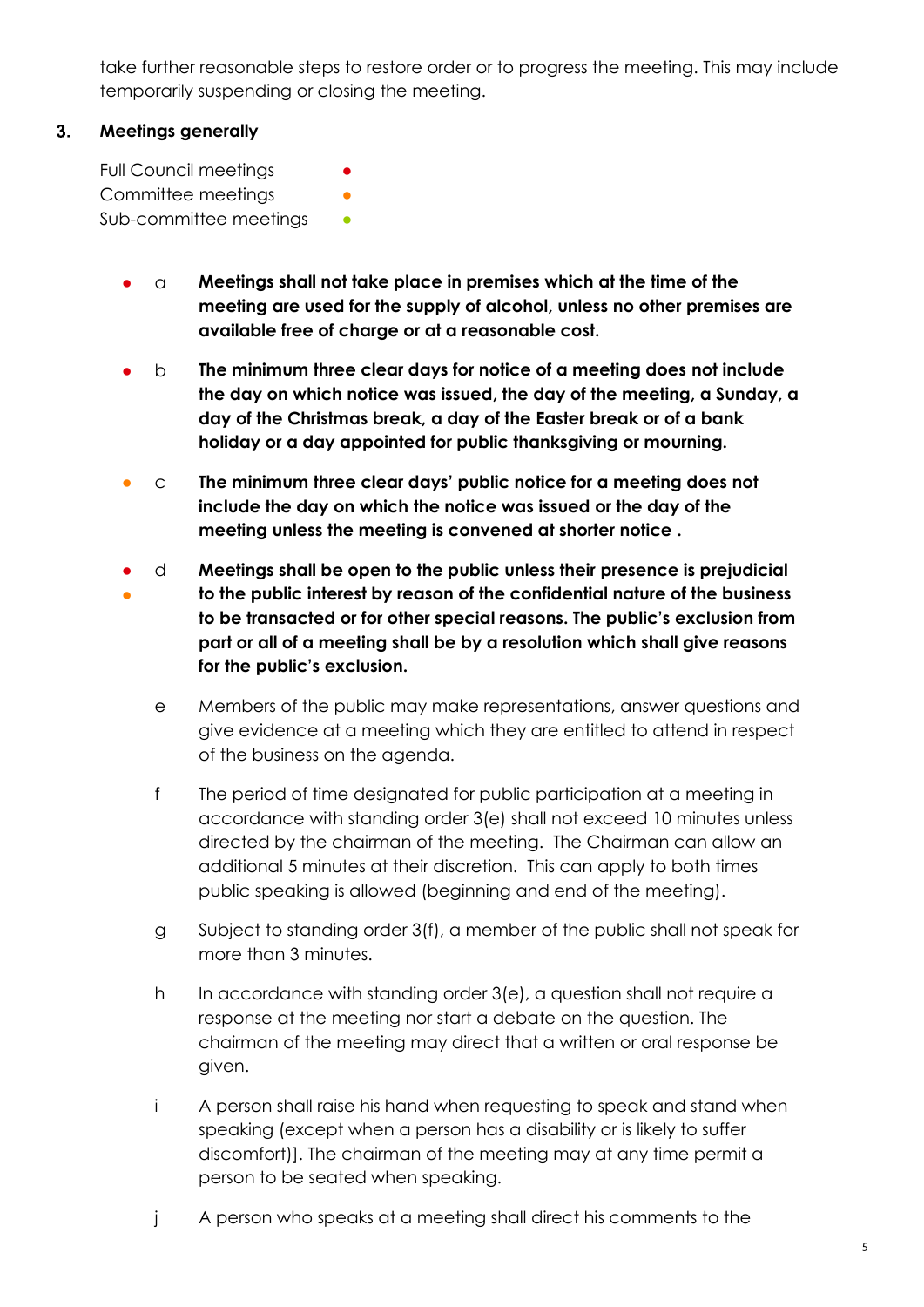chairman of the meeting.

- k Only one person is permitted to speak at a time. If more than one person wants to speak, the chairman of the meeting shall direct the order of speaking.
- ● l **A person present at a meeting may not provide an oral report or oral commentary about a meeting as it takes place without permission.**
- ● m **The press shall be provided with reasonable facilities for the taking of their report of all or part of a meeting at which they are entitled to be present.**
- n **Subject to standing orders which indicate otherwise, anything authorised or required to be done by, to or before the Chairman of the Council may in his absence be done by, to or before the Vice-Chairman of the Council (if there is one).**
- o **The Chairman of the Council, if present, shall preside at a meeting. If the Chairman is absent from a meeting, the Vice-Chairman of the Council (if there is one) if present, shall preside. If both the Chairman and the Vice-Chairman are absent from a meeting, a councillor as chosen by the councillors present at the meeting shall preside at the meeting.**
- ● **。** p **Subject to a meeting being quorate, all questions at a meeting shall be decided by a majority of the councillors and non-councillors with voting rights present and voting.**
- q **The chairman of a meeting may give an original vote on any matter put**
- **to the vote, and in the case of an equality of votes may exercise his**
- $\bullet$ **casting vote whether or not he gave an original vote.**

*See standing orders 5(h) and (i) for the different rules that apply in the election of the Chairman of the Council at the annual meeting of the Council.*

- r **Unless standing orders provide otherwise, voting on a question shall be by a show of hands. At the request of a councillor, the voting on any question shall be recorded so as to show whether each councillor present and voting gave his vote for or against that question.** Such a request shall be made before moving on to the next item of business on the agenda.
	- s The minutes of a meeting shall include an accurate record of the following:
		- i. the time and place of the meeting;
		- ii. the names of councillors who are present and the names of councillors who are absent;
		- iii. interests that have been declared by councillors and non-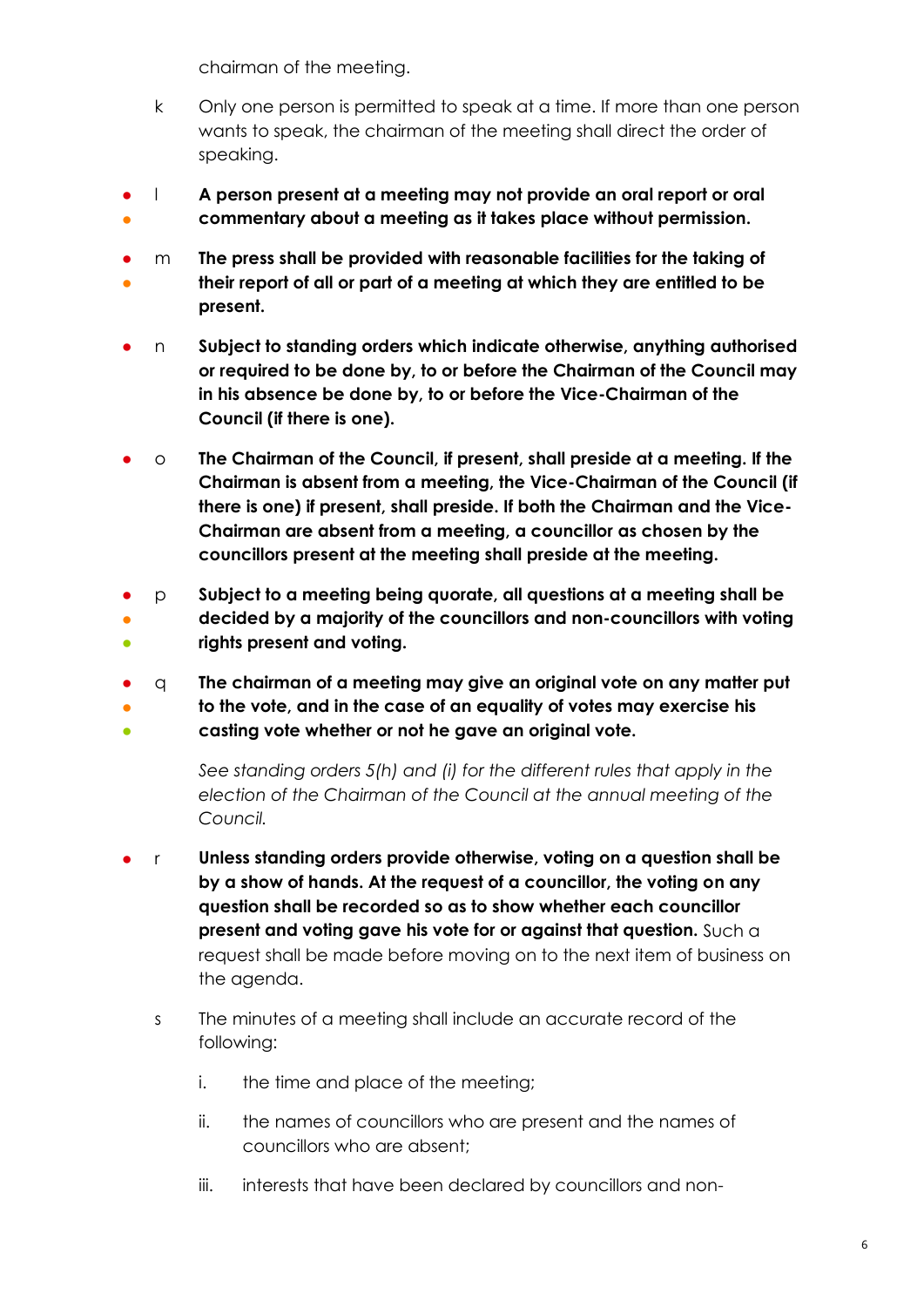councillors with voting rights;

- iv. the grant of dispensations (if any) to councillors and non-councillors with voting rights;
- v. whether a councillor or non-councillor with voting rights left the meeting when matters that they held interests in were being considered;
- vi. if there was a public participation session; and
- vii. the resolutions made.
- t **A councillor or a non-councillor with voting rights who has a disclosable**
- ● **pecuniary interest or another interest as set out in the Council's code of conduct in a matter being considered at a meeting is subject to statutory limitations or restrictions under the code on his right to participate and vote on that matter.**
- u **No business may be transacted at a meeting unless at least one-third of the whole number of members of the Council are present and in no case shall the quorum of a meeting be less than three.**

*See standing order 4d(viii) for the quorum of a committee or subcommittee meeting.* 

- v **If a meeting is or becomes inquorate no business shall be transacted**
- and the meeting shall be closed. The business on the agenda for the
- meeting shall be adjourned to another meeting.
	- w A meeting shall not exceed a period of 2.5 hours.
- x x As per the Coronavirus Act 2020 (25th March 2020) Section 78 we are
- permitted to hold all meetings 'virtually' during the Pandemic until May
- 2021 and Full Council have chosen 'Zoom' to enable this. The meetings will have a separate meeting ID and password and a waiting room enabled. All participants will be muted on entry (the Clerk will unmute the councillors present). The meeting will be recorded

## <span id="page-6-0"></span>**Committees and sub-committees** 4.

- a **Unless the Council determines otherwise, a committee may appoint a sub-committee whose terms of reference and members shall be determined by the committee.**
- b **The members of a committee may include non-councillors unless it is a committee which regulates and controls the finances of the Council.**
- c **Unless the Council determines otherwise, all the members of an advisory committee and a sub-committee of the advisory committee may be non-councillors.**
- d The Council may appoint standing committees or other committees as may be necessary, and: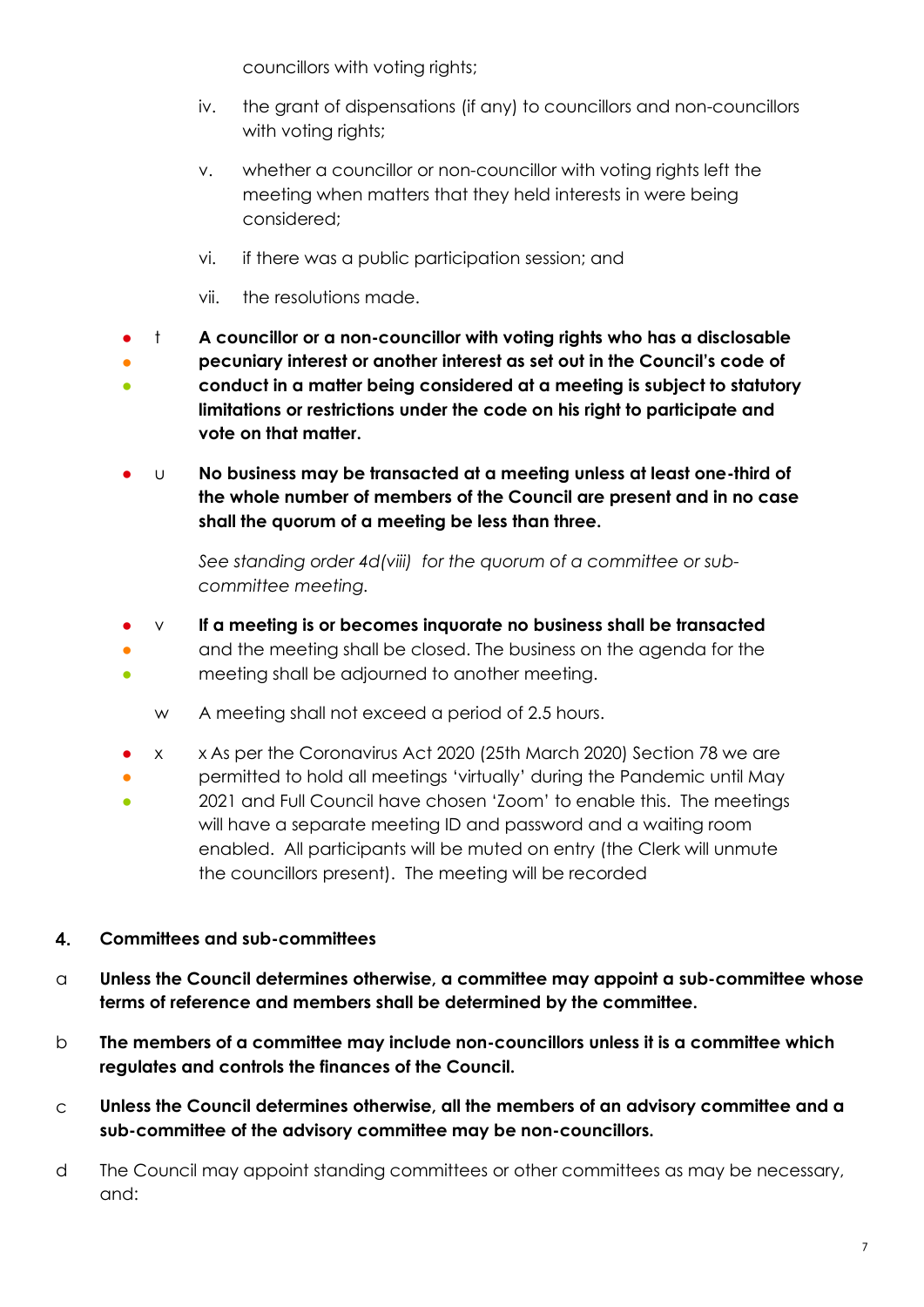- i. shall determine their terms of reference;
- ii. shall determine the number and time of the ordinary meetings of a standing committee up until the date of the next annual meeting of the Council;
- iii. shall permit a committee, other than in respect of the ordinary meetings of a committee, to determine the number and time of its meetings;
- iv. shall, subject to standing orders 4(b) and (c), appoint and determine the terms of office of members of such a committee;
- v. may, subject to standing orders 4(b) and (c), appoint and determine the terms of office of the substitute members to a committee whose role is to replace the ordinary members at a meeting of a committee if the ordinary members of the committee confirm to the Proper Officer 3 days before the meeting that they are unable to attend;
- vi. shall, after it has appointed the members of a standing committee, appoint the chairman of the standing committee;
- vii. shall permit a committee other than a standing committee, to appoint its own chairman at the first meeting of the committee;
- viii. shall determine the place, notice requirements and quorum for a meeting of a committee and a sub-committee which, in both cases, shall be no less than three;
- ix. shall determine if the public may participate at a meeting of a committee;
- x. shall determine if the public and press are permitted to attend the meetings of a subcommittee and also the advance public notice requirements, if any, required for the meetings of a sub-committee;
- xi. shall determine if the public may participate at a meeting of a sub-committee that they are permitted to attend; and
- xii. may dissolve a committee or a sub-committee.

## <span id="page-7-0"></span>5. **Ordinary council meetings**

- a **In an election year, the annual meeting of the Council shall be held on or within 14 days following the day on which the councillors elected take office.**
- b **In a year which is not an election year, the annual meeting of the Council shall be held on such day in May as the Council decides.**
- c **If no other time is fixed, the annual meeting of the Council shall take place at 6pm.**
- d **In addition to the annual meeting of the Council, at least three other ordinary meetings shall be held in each year on such dates and times as the Council decides.**
- e **The first business conducted at the annual meeting of the Council shall be the election of the Chairman and Vice-Chairman (if there is one) of the Council.**
- f **The Chairman of the Council, unless he has resigned or becomes disqualified, shall continue in office and preside at the annual meeting until his successor is elected at the next annual meeting of the Council.**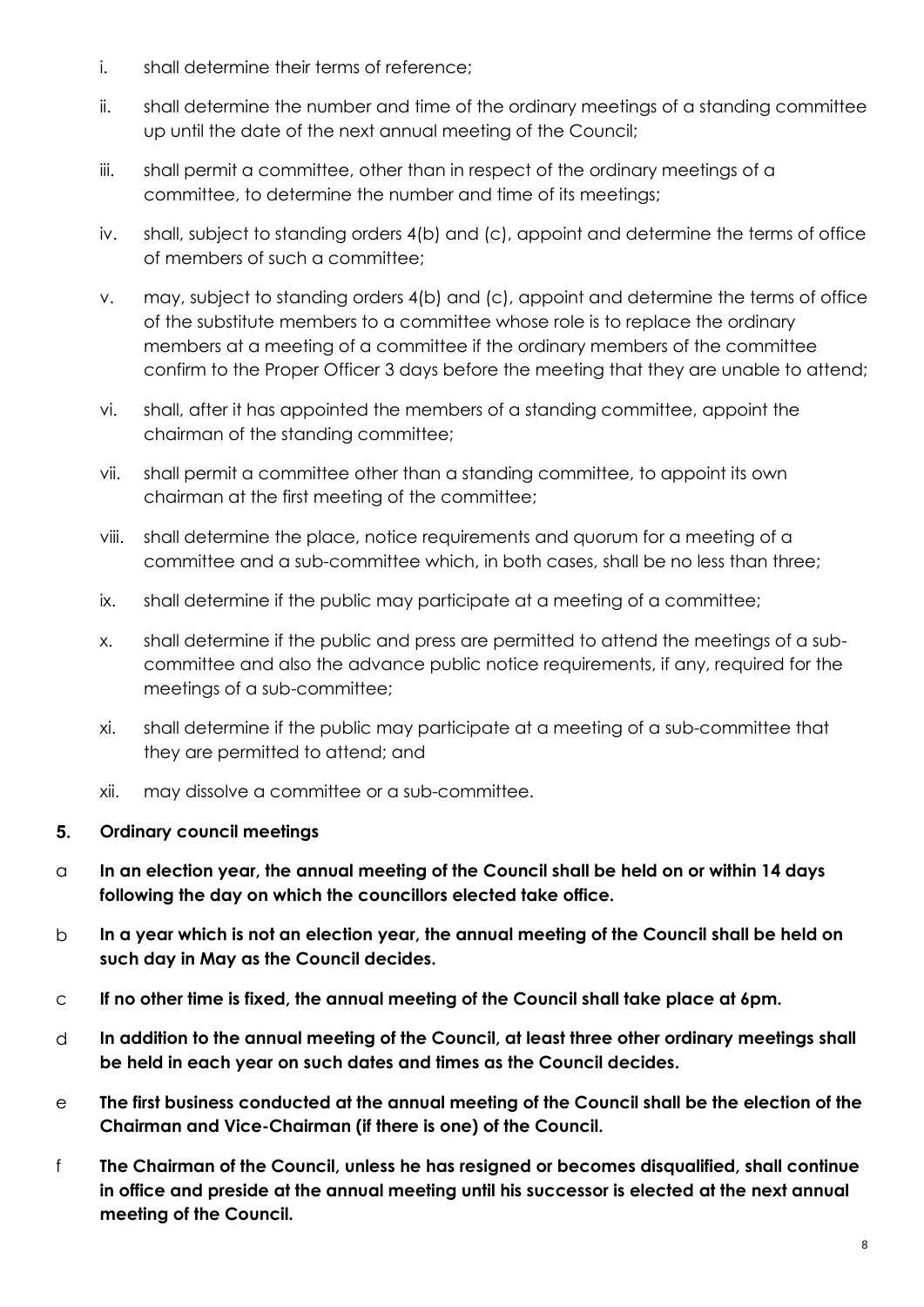- g **The Vice-Chairman of the Council, if there is one, unless he resigns or becomes disqualified, shall hold office until immediately after the election of the Chairman of the Council at the next annual meeting of the Council.**
- h **In an election year, if the current Chairman of the Council has not been re-elected as a member of the Council, he shall preside at the annual meeting until a successor Chairman of the Council has been elected. The current Chairman of the Council shall not have an original vote in respect of the election of the new Chairman of the Council but shall give a casting vote in the case of an equality of votes.**
- i **In an election year, if the current Chairman of the Council has been re-elected as a member of the Council, he shall preside at the annual meeting until a new Chairman of the Council has been elected. He may exercise an original vote in respect of the election of the new Chairman of the Council and shall give a casting vote in the case of an equality of votes.**
- j Following the election of the Chairman of the Council and Vice-Chairman (if there is one) of the Council at the annual meeting, the business shall include:
	- i. **In an election year, delivery by the Chairman of the Council and councillors of their acceptance of office forms unless the Council resolves for this to be done at a later date. In a year which is not an election year, delivery by the Chairman of the Council of his acceptance of office form unless the Council resolves for this to be done at a later date;**
	- ii. Confirmation of the accuracy of the minutes of the last meeting of the Council;
	- iii. Receipt of the minutes of the last meeting of a committee;
	- iv. Consideration of the recommendations made by a committee;
	- v. Review of delegation arrangements to committees, sub-committees, staff and other local authorities;
	- vi. Review of the terms of reference for committees;
	- vii. Appointment of members to existing committees;
	- viii. Appointment of any new committees in accordance with standing order 4;
	- ix. Review and adoption of appropriate standing orders and financial regulations;
	- x. Review of arrangements (including legal agreements) with other local authorities, notfor-profit bodies and businesses.
	- xi. Review of representation on or work with external bodies and arrangements for reporting back;
	- xii. In an election year, to make arrangements with a view to the Council becoming eligible to exercise the general power of competence in the future;
	- xiii. Review of inventory of land and other assets including buildings and office equipment;
	- xiv. Confirmation of arrangements for insurance cover in respect of all insurable risks;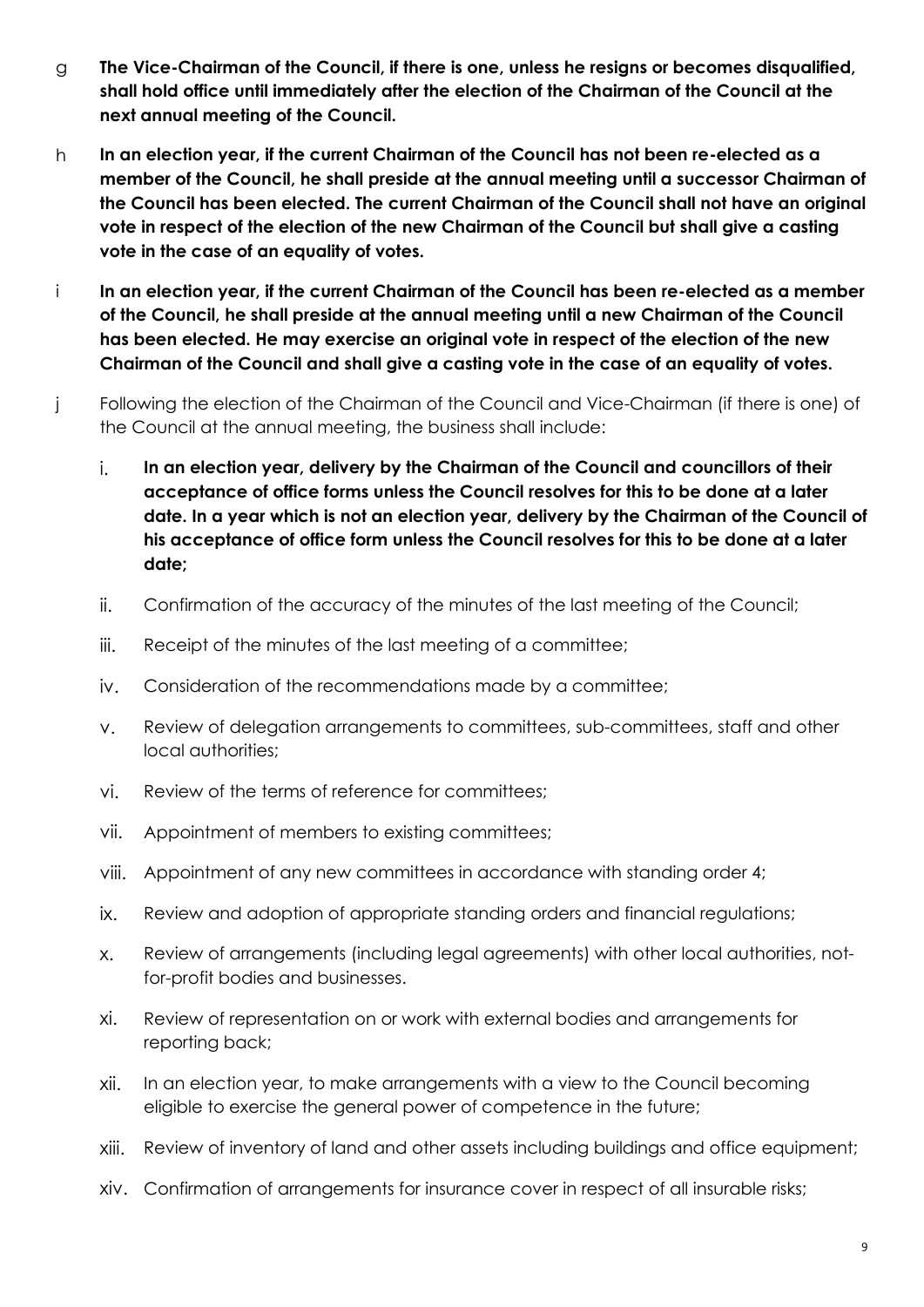- xv. Review of the Council's and/or staff subscriptions to other bodies;
- xvi. Review of the Council's complaints procedure;
- xvii. Review of the Council's policies, procedures and practices in respect of its obligations under freedom of information and data protection legislation (*see also standing orders 11, 20 and 21*);
- xviii. Review of the Council's policy for dealing with the press/media;
- xix. Review of the Council's employment policies and procedures;
- xx. Review of the Council's expenditure incurred under s.137 of the Local Government Act 1972 or the general power of competence.
- xxi. Determining the time and place of ordinary meetings of the Council up to and including the next annual meeting of the Council.

## <span id="page-9-0"></span> $6.$ **Extraordinary meetings of the council, committees and sub-committees**

- a **The Chairman of the Council may convene an extraordinary meeting of the Council at any time.**
- b **If the Chairman of the Council does not call an extraordinary meeting of the Council within seven days of having been requested in writing to do so by two councillors, any two councillors may convene an extraordinary meeting of the Council. The public notice giving the time, place and agenda for such a meeting shall be signed by the two councillors.**
- c The chairman of a committee may convene an extraordinary meeting of the committee at any time.
- d If the chairman of a committee does not call an extraordinary meeting within seven days of having been requested to do so by two members of the committee, any two members of the committee may convene an extraordinary meeting of the committee.

## <span id="page-9-1"></span> $7.$ **Previous resolutions**

- a A resolution shall not be reversed within six months except either by a special motion, which requires written notice by at least four councillors to be given to the Proper Officer in accordance with standing order 9, or by a motion moved in pursuance of the recommendation of a committee or a sub-committee.
- b When a motion moved pursuant to standing order 7(a) has been disposed of, no similar motion may be moved for a further six months.

## <span id="page-9-2"></span>8. **Voting on appointments**

**a** Where more than two persons have been nominated for a position to be filled by the Council and none of those persons has received an absolute majority of votes in their favour, the name of the person having the least number of votes shall be struck off the list and a fresh vote taken. This process shall continue until a majority of votes is given in favour of one person. A tie in votes may be settled by the casting vote exercisable by the chairman of the meeting.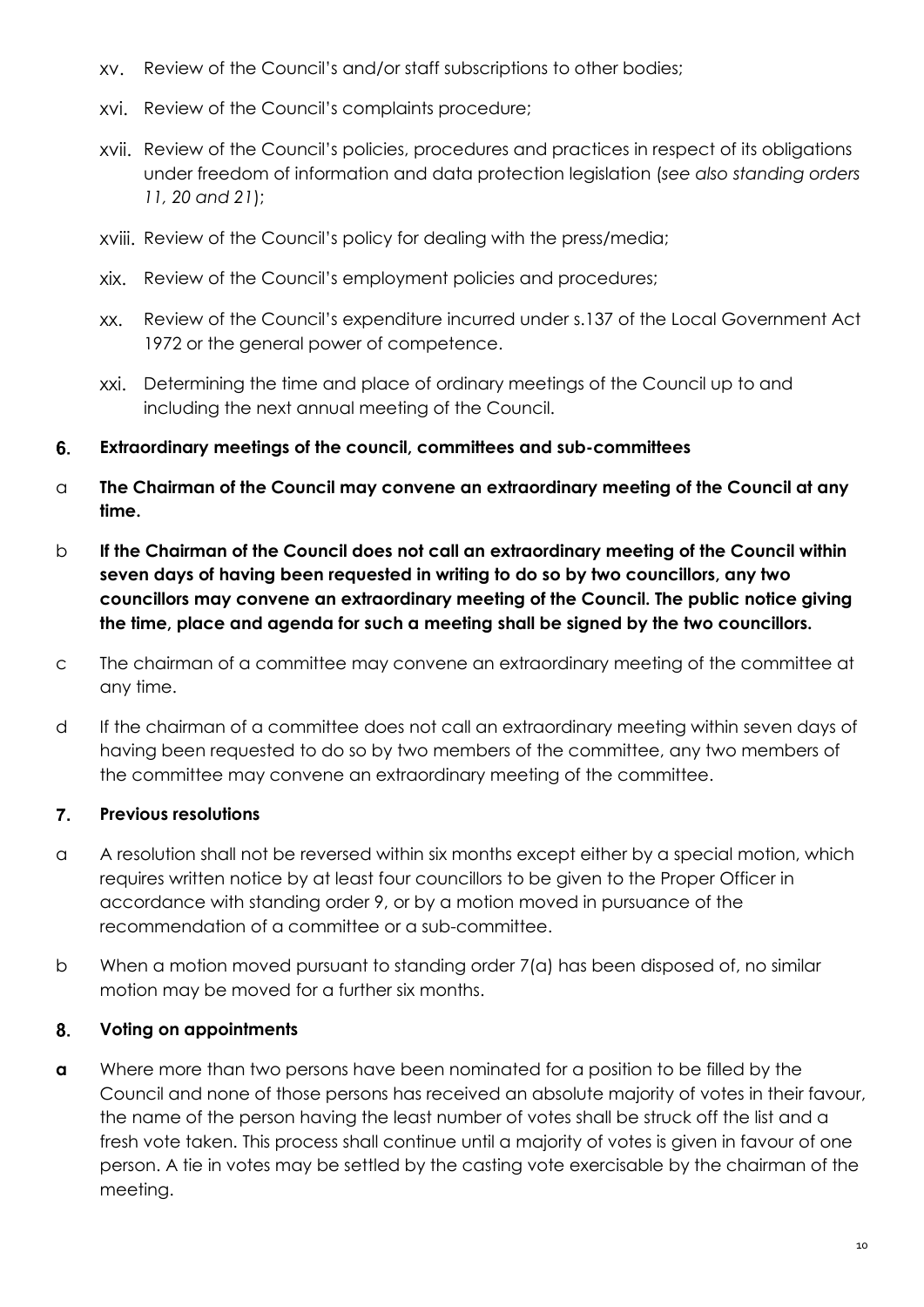### <span id="page-10-0"></span>**Motions for a meeting that require written notice to be given to the proper officer**  9.

- a A motion shall relate to the responsibilities of the meeting for which it is tabled and in any event shall relate to the performance of the Council's statutory functions, powers and obligations or an issue which specifically affects the Council's area or its residents.
- b No motion may be moved at a meeting unless it is on the agenda and the mover has given written notice of its wording to the Proper Officer at least five clear days before the meeting. Clear days do not include the day of the notice or the day of the meeting.
- c The Proper Officer may, before including a motion on the agenda received in accordance with standing order 9(b), correct obvious grammatical or typographical errors in the wording of the motion.
- d If the Proper Officer considers the wording of a motion received in accordance with standing order 9(b) is not clear in meaning, the motion shall be rejected until the mover of the motion resubmits it, so that it can be understood, in writing, to the Proper Officer at least five clear days before the meeting.
- e If the wording or subject of a proposed motion is considered improper, the Proper Officer shall consult with the chairman of the forthcoming meeting or, as the case may be, the councillors who have convened the meeting, to consider whether the motion shall be included in the agenda or rejected.
- f The decision of the Proper Officer as to whether or not to include the motion on the agenda shall be final.
- g Motions received shall be recorded and numbered in the order that they are received.
- h Motions rejected shall be recorded with an explanation by the Proper Officer of the reason for rejection.

## <span id="page-10-1"></span> $10.$ **Motions at a meeting that do not require written notice**

- a The following motions may be moved at a meeting without written notice to the Proper Officer:
	- i. to correct an inaccuracy in the draft minutes of a meeting;
	- ii. to move to a vote;
	- iii. to defer consideration of a motion;
	- iv. to refer a motion to a particular committee or sub-committee;
	- v. to appoint a person to preside at a meeting;
	- vi. to change the order of business on the agenda;
	- vii. to proceed to the next business on the agenda;
	- viii. to require a written report;
	- ix. to appoint a committee or sub-committee and their members;
	- x. to extend the time limits for speaking;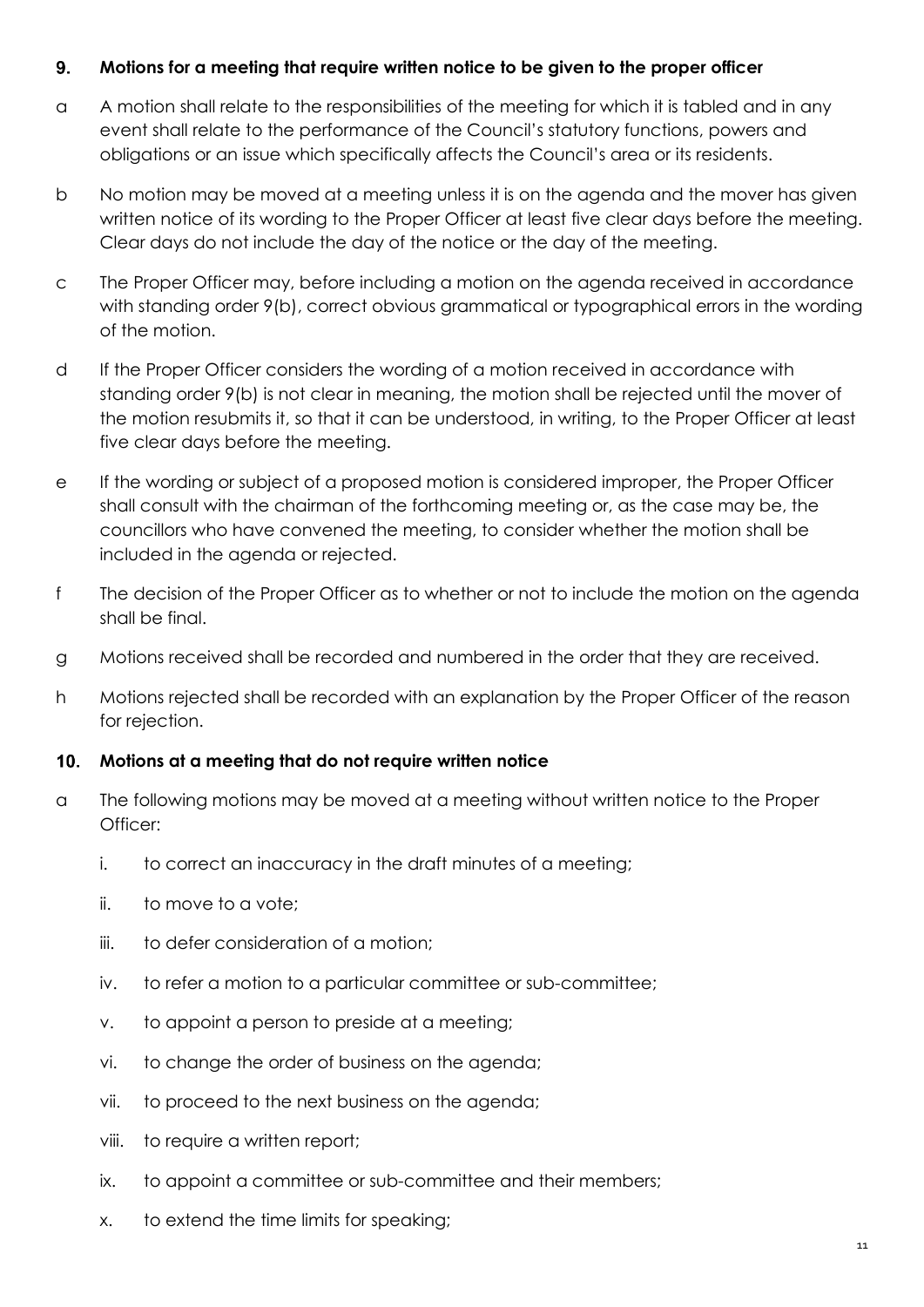- xi. to exclude the press and public from a meeting in respect of confidential or other information which is prejudicial to the public interest;
- xii. to not hear further from a councillor or a member of the public;
- xiii. to exclude a councillor or member of the public for disorderly conduct;
- xiv. to temporarily suspend the meeting;
- xv. to suspend a particular standing order (unless it reflects mandatory statutory or legal requirements);
- xvi. to adjourn the meeting; or
- xvii. to close the meeting.

## <span id="page-11-0"></span>**Management of information**

See also standing order 20.

- a **The Council shall have in place and keep under review, technical and organisational measures to keep secure information (including personal data) which it holds in paper and electronic form. Such arrangements shall include deciding who has access to personal data and encryption of personal data.**
- b **The Council shall have in place, and keep under review, policies for the retention and safe destruction of all information (including personal data) which it holds in paper and electronic form. The Council's retention policy shall confirm the period for which information (including personal data) shall be retained or if this is not possible the criteria used to determine that period (e.g. the Limitation Act 1980).**
- c **The agenda, papers that support the agenda and the minutes of a meeting shall not disclose or otherwise undermine confidential information or personal data without legal justification.**
- d **Councillors, staff, the Council's contractors and agents shall not disclose confidential information or personal data without legal justification.**

## <span id="page-11-1"></span> $12.$ **Draft minutes**

Full Council meetings **•** Committee meetings **•** Sub-committee meetings

- a If the draft minutes of a preceding meeting have been served on councillors with the agenda to attend the meeting at which they are due to be approved for accuracy, they shall be taken as read.
- b There shall be no discussion about the draft minutes of a preceding meeting except in relation to their accuracy. A motion to correct an inaccuracy in the draft minutes shall be moved in accordance with standing order 10(a)(i).
- c The accuracy of draft minutes, including any amendment(s) made to them, shall be confirmed by resolution and shall be signed by the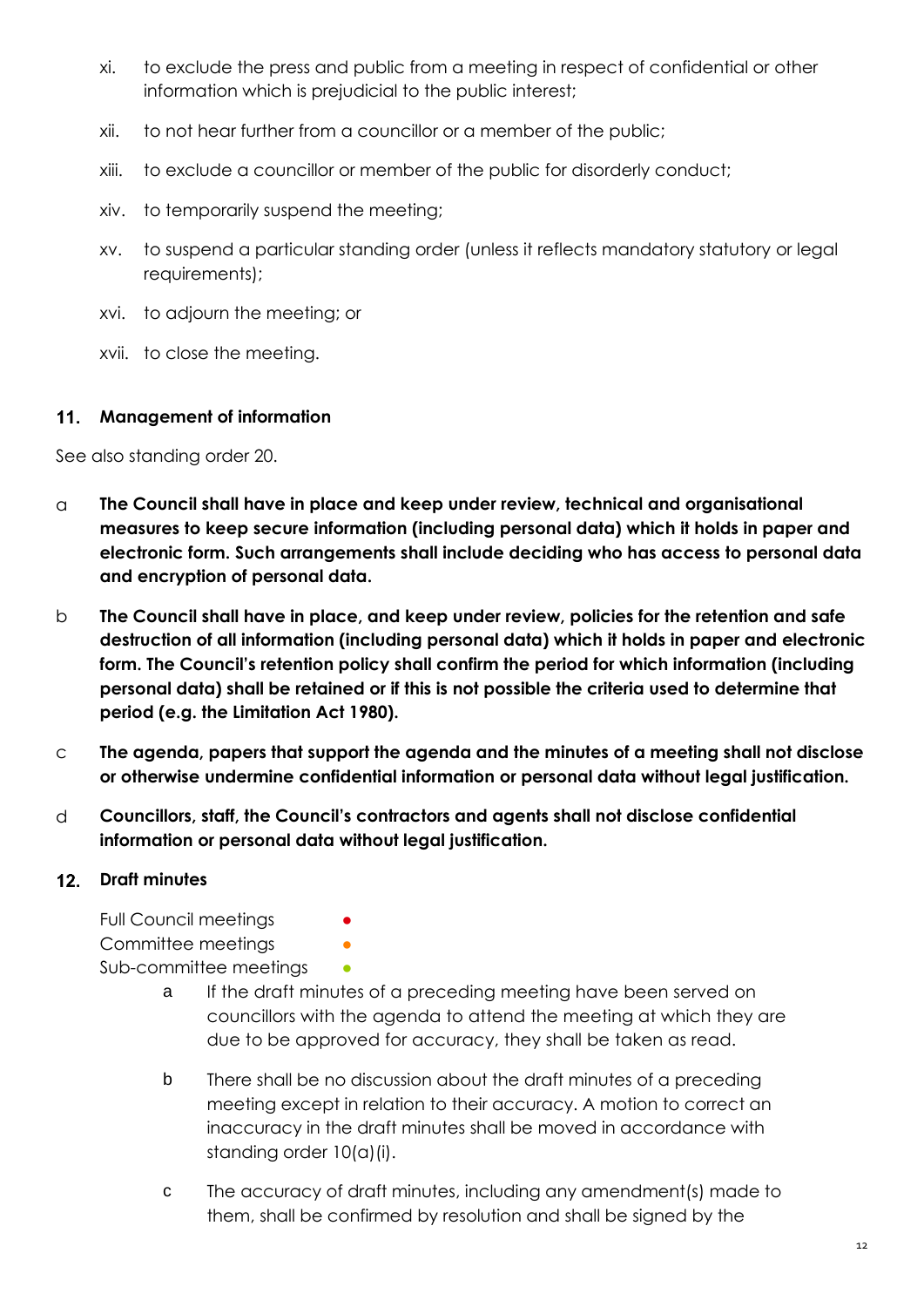chairman of the meeting and stand as an accurate record of the meeting to which the minutes relate.

d If the chairman of the meeting does not consider the minutes to be an accurate record of the meeting to which they relate, he shall sign the minutes and include a paragraph in the following terms or to the same effect:

"The chairman of this meeting does not believe that the minutes of the meeting of the … held on [date] in respect of … were a correct record but his view was not upheld by the meeting and the minutes are confirmed as an accurate record of the proceedings."

- e **If the Council's gross annual income or expenditure (whichever is** 
	- **higher) does not exceed £25,000, it shall publish draft minutes on a website which is publicly accessible and free of charge not later than one month after the meeting has taken place.**
		- f Subject to the publication of draft minutes in accordance with standing order 12(e) and standing order 20(a) and following a resolution which confirms the accuracy of the minutes of a meeting, the draft minutes or recordings of the meeting for which approved minutes exist shall be destroyed.

## <span id="page-12-0"></span>**Code of conduct and dispensations**

See also standing order 3(u).

● ●

- a All councillors and non-councillors with voting rights shall observe the code of conduct adopted by the Council.
- b Unless he has been granted a dispensation, a councillor or non-councillor with voting rights shall withdraw from a meeting when it is considering a matter in which he has a disclosable pecuniary interest. He may return to the meeting after it has considered the matter in which he had the interest.
- c Unless he has been granted a dispensation, a councillor or non-councillor with voting rights shall withdraw from a meeting when it is considering a matter in which he has another interest if so required by the Council's code of conduct. He may return to the meeting after it has considered the matter in which he had the interest.
- d **Dispensation requests shall be in writing and submitted to the Proper Officer** as soon as possible before the meeting, or failing that, at the start of the meeting for which the dispensation is required.
- e A decision as to whether to grant a dispensation shall be made by the Proper Officer and that decision is final.
- f A dispensation request shall confirm:
	- i. the description and the nature of the disclosable pecuniary interest or other interest to which the request for the dispensation relates;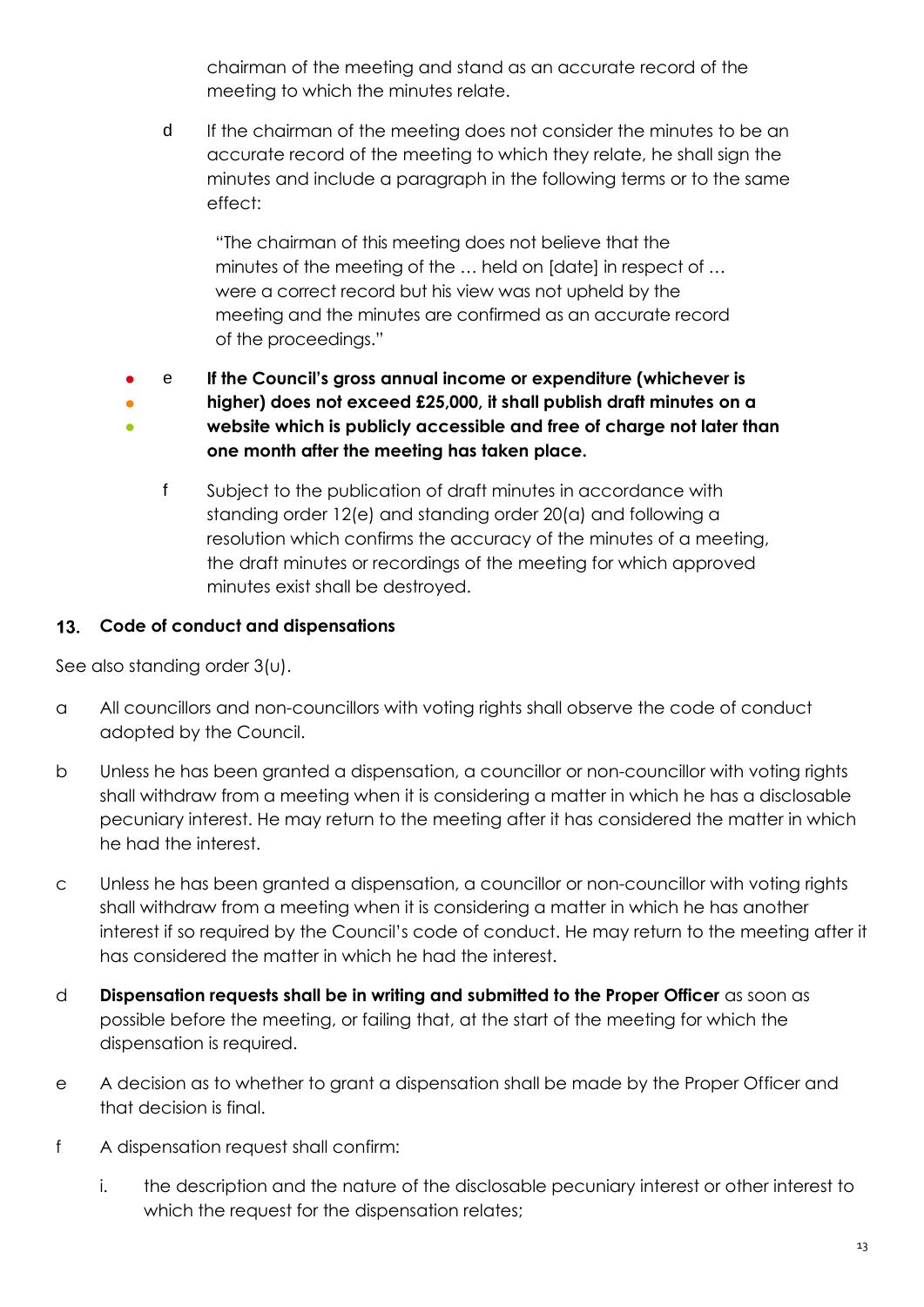- ii. whether the dispensation is required to participate at a meeting in a discussion only or a discussion and a vote;
- iii. the date of the meeting or the period (not exceeding four years) for which the dispensation is sought; and
- iv. an explanation as to why the dispensation is sought.
- g Subject to standing orders 13(d) and (f), a dispensation request shall be considered by the Proper Officer before the meeting or, if this is not possible, at the start of the meeting for which the dispensation is required.
- **h A dispensation may be granted in accordance with standing order 13(e) if having regard to all relevant circumstances any of the following apply:**
	- **i. without the dispensation the number of persons prohibited from participating in the particular business would be so great a proportion of the meeting transacting the business as to impede the transaction of the business;**
	- **ii. granting the dispensation is in the interests of persons living in the Council's area; or**
	- **iii. it is otherwise appropriate to grant a dispensation.**

## <span id="page-13-0"></span>**Code of conduct complaints**

- a Upon notification by the Unitary Council that it is dealing with a complaint that a councillor or non-councillor with voting rights has breached the Council's code of conduct, the Proper Officer shall, subject to standing order 11, report this to the Council.
- b Where the notification in standing order 14(a) relates to a complaint made by the Proper Officer, the Proper Officer shall notify the Chairman of Council of this fact, and the Chairman shall nominate another staff member to assume the duties of the Proper Officer in relation to the complaint until it has been determined and the Council has agreed what action, if any, to take in accordance with standing order 14(d).
- c The Council may:
	- i. provide information or evidence where such disclosure is necessary to investigate the complaint or is a legal requirement;
	- ii. seek information relevant to the complaint from the person or body with statutory responsibility for investigation of the matter;
- d **Upon notification by the Unitary Council that a councillor or non-councillor with voting rights has breached the Council's code of conduct, the Council shall consider what, if any, action to take against him. Such action excludes disqualification or suspension from office.**

## <span id="page-13-1"></span>15. Proper officer

- a The Proper Officer shall be either (i) the clerk or (ii) other staff member(s) nominated by the Council to undertake the work of the Proper Officer when the Proper Officer is absent.
- b The Proper Officer shall:
	- i. **at least three clear days before a meeting of the council, a committee** or a sub-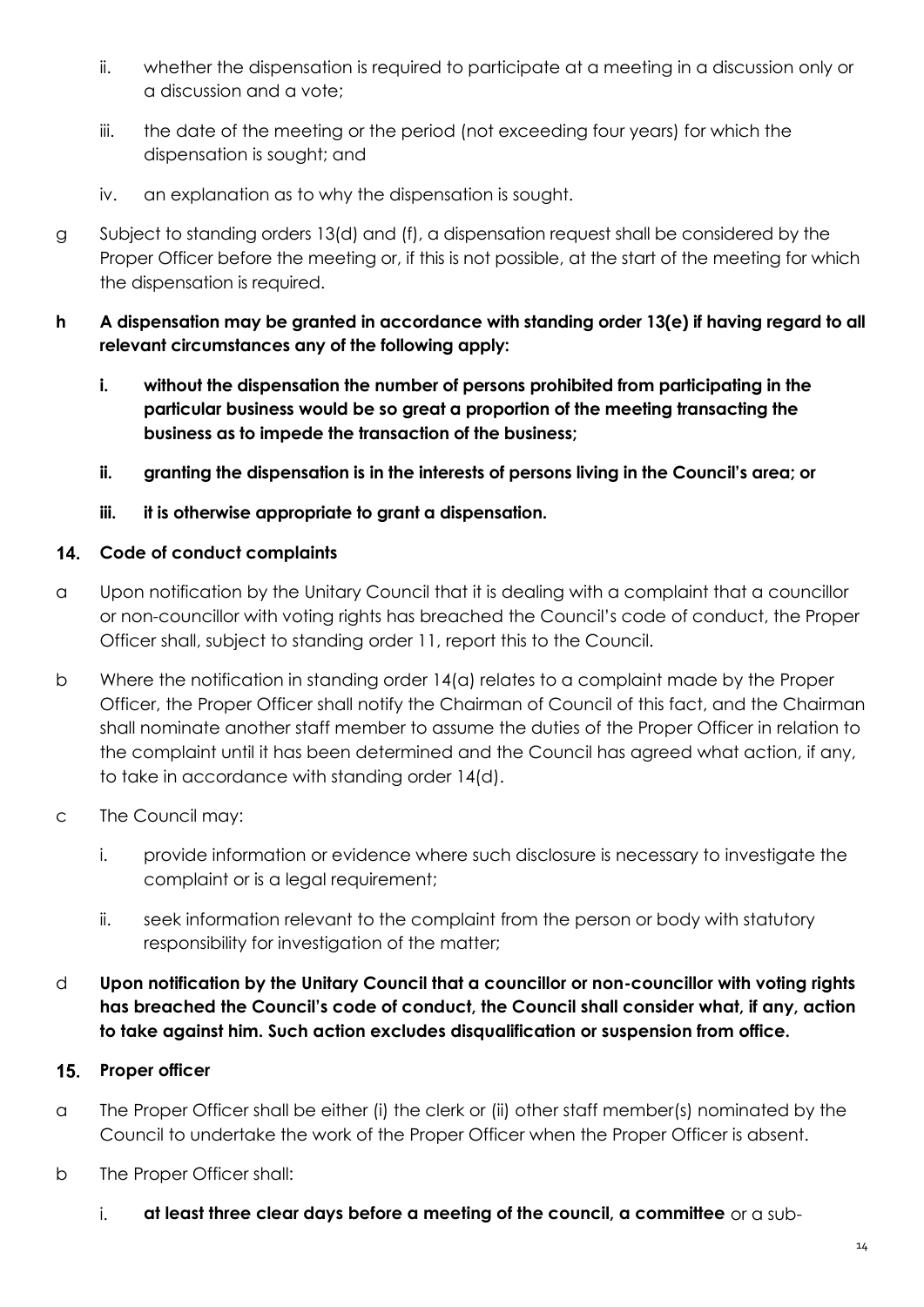committee**,**

- **serve on councillors by delivery or post at their residences or by email authenticated in such manner as the Proper Officer thinks fit, a signed summons confirming the time, place and the agenda (provided the councillor has consented to service by email), and**
- **Provide, in a conspicuous place, public notice of the time, place and agenda (provided that the public notice with agenda of an extraordinary meeting of the Council convened by councillors is signed by them).**

*See standing order 3(b) for the meaning of clear days for a meeting of a full council and standing order 3(c) for the meaning of clear days for a meeting of a committee;*

- ii. subject to standing order 9, include on the agenda all motions in the order received unless a councillor has given written notice at least five days before the meeting confirming his withdrawal of it;
- iii. **convene a meeting of the Council for the election of a new Chairman of the Council, occasioned by a casual vacancy in his office;**
- iv. **facilitate inspection of the minute book by local government electors;**
- v. **receive and retain copies of byelaws made by other local authorities;**
- vi. hold acceptance of office forms from councillors;
- vii. hold a copy of every councillor's register of interests;
- viii. assist with responding to requests made under freedom of information legislation and rights exercisable under data protection legislation, in accordance with the Council's relevant policies and procedures;
- ix. liaise, as appropriate, with the Council's Data Protection Officer (if there is one);
- x. receive and send general correspondence and notices on behalf of the Council except where there is a resolution to the contrary;
- xi. assist in the organisation of, storage of, access to, security of and destruction of information held by the Council in paper and electronic form subject to the requirements of data protection and freedom of information legislation and other legitimate requirements (e.g. the Limitation Act 1980);
- xii. arrange for legal deeds to be executed; (*see also standing order 23);*
- xiii. arrange or manage the prompt authorisation, approval, and instruction regarding any payments to be made by the Council in accordance with its financial regulations;
- xiv. record every planning application notified to the Council and the Council's response to the local planning authority in a book for such purpose;
- xv. refer a planning application received by the Council to the Chairman or in his absence the Vice-Chairman (if there is one) of the Council within two working days of receipt to facilitate an extraordinary meeting if the nature of a planning application requires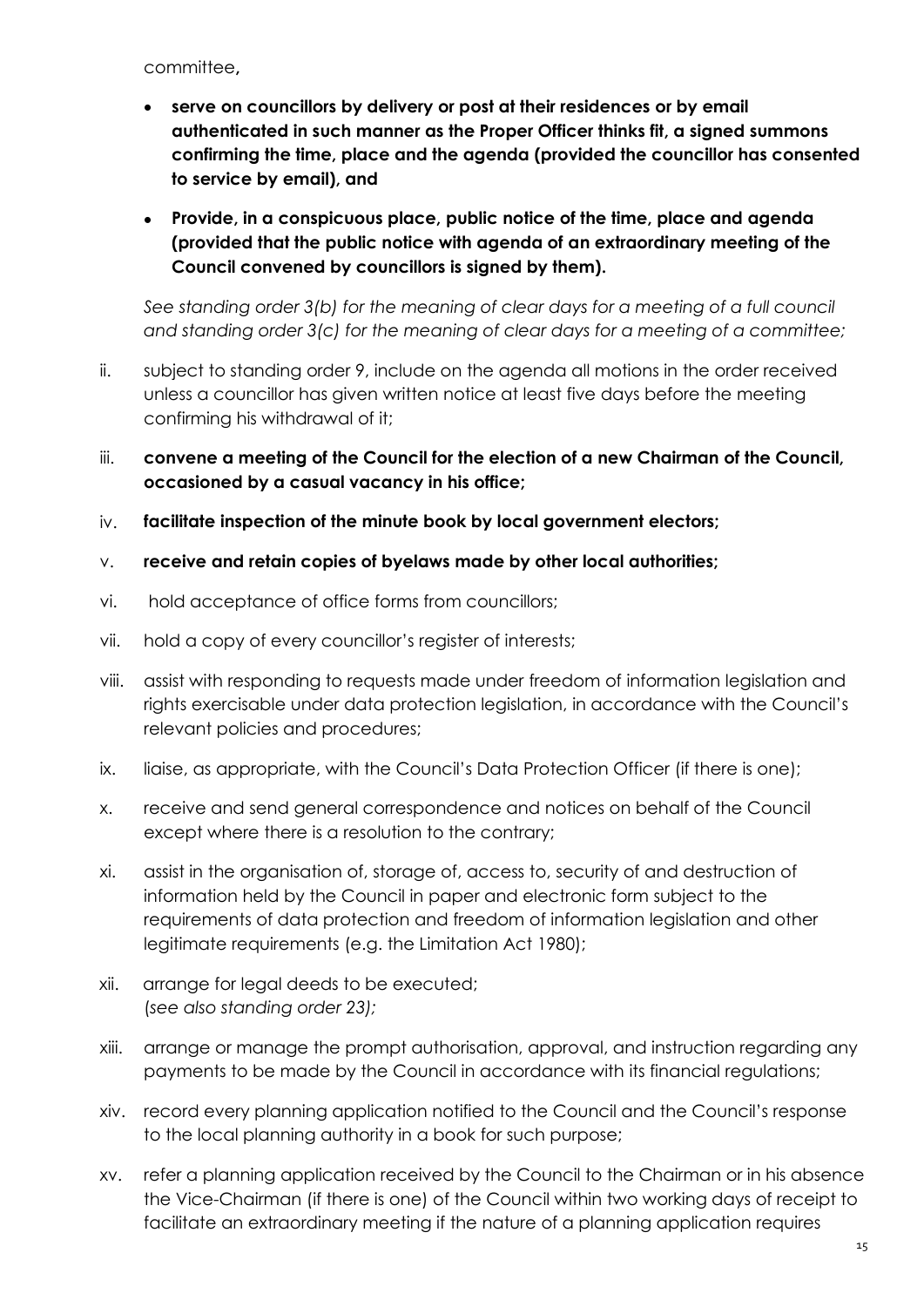consideration before the next ordinary meeting of the Council;

- xvi. manage access to information about the Council via the publication scheme; and
- xvii. retain custody of the seal of the Council (if there is one) which shall not be used without a resolution to that effect. (s*ee also standing order 23).*

## <span id="page-15-0"></span>16. **Responsible financial officer**

a The Council shall appoint appropriate staff member(s) to undertake the work of the Responsible Financial Officer when the Responsible Financial Officer is absent.

## <span id="page-15-1"></span> $17.$ **Accounts and accounting statements**

- a "Proper practices" in standing orders refer to the most recent version of "Governance and Accountability for Local Councils – a Practitioners' Guide".
- b All payments by the Council shall be authorised, approved and paid in accordance with the law, proper practices and the Council's financial regulations.
- c The Responsible Financial Officer shall supply to each councillor as soon as practicable after 30 June, 30 September and 31 December in each year a statement to summarise:
	- i. the Council's receipts and payments (or income and expenditure) for each quarter;
	- ii. the Council's aggregate receipts and payments (or income and expenditure) for the year to date;
	- iii. the balances held at the end of the quarter being reported and

which includes a comparison with the budget for the financial year and highlights any actual or potential overspends.

- d As soon as possible after the financial year end at 31 March, the Responsible Financial Officer shall provide:
	- i. each councillor with a statement summarising the Council's receipts and payments (or income and expenditure) for the last quarter and the year to date for information; and
	- ii. to the Council the accounting statements for the year in the form of Section 2 of the annual governance and accountability return, as required by proper practices, for consideration and approval.
- e The year-end accounting statements shall be prepared in accordance with proper practices and apply the form of accounts determined by the Council (receipts and payments, or income and expenditure) for the year to 31 March. A completed draft annual governance and accountability return shall be presented to all councillors at least 14 days prior to anticipated approval by the Council. The annual governance and accountability return of the Council, which is subject to external audit, including the annual governance statement, shall be presented to the Council for consideration and formal approval before 30 June.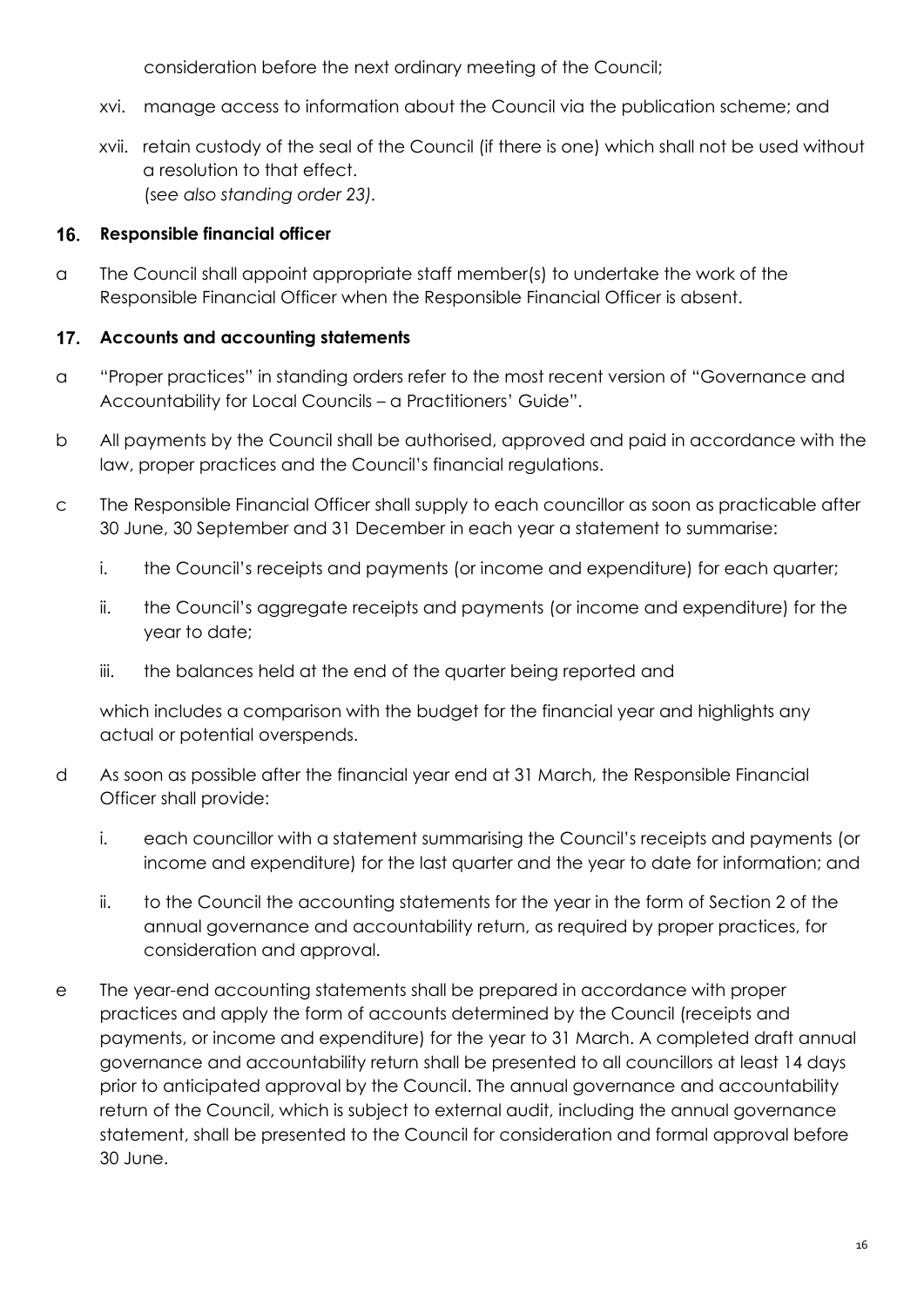#### <span id="page-16-0"></span> $18.$ **Financial controls and procurement**

- a. The Council shall consider and approve financial regulations drawn up by the Responsible Financial Officer, which shall include detailed arrangements in respect of the following:
	- i. the keeping of accounting records and systems of internal controls;
	- ii. the assessment and management of financial risks faced by the Council;
	- iii. the work of the independent internal auditor in accordance with proper practices and the receipt of regular reports from the internal auditor, which shall be required at least annually;
	- iv. the inspection and copying by councillors and local electors of the Council's accounts and/or orders of payments; and
	- v. whether contracts with an estimated value below **£25,000** due to special circumstances are exempt from a tendering process or procurement exercise.
- b. Financial regulations shall be reviewed regularly and at least annually for fitness of purpose.
- c. **A public contract regulated by the Public Contracts Regulations 2015 with an estimated value in excess of £25,000 but less than the relevant thresholds in standing order 18(f) is subject to Regulations 109-114 of the Public Contracts Regulations 2015 which include a requirement on the Council to advertise the contract opportunity on the Contracts Finder website regardless of what other means it uses to advertise the opportunity unless it proposes to use an existing list of approved suppliers (framework agreement).**
- d. Subject to additional requirements in the financial regulations of the Council, the tender process for contracts for the supply of goods, materials, services or the execution of works shall include, as a minimum, the following steps:
	- i. a specification for the goods, materials, services or the execution of works shall be drawn up;
	- ii. an invitation to tender shall be drawn up to confirm (i) the Council's specification (ii) the time, date and address for the submission of tenders (iii) the date of the Council's written response to the tender and (iv) the prohibition on prospective contractors contacting councillors or staff to encourage or support their tender outside the prescribed process;
	- iii. the invitation to tender shall be advertised in a local newspaper and in any other manner that is appropriate;
	- iv. tenders are to be submitted in writing in a sealed marked envelope addressed to the Proper Officer;
	- v. tenders shall be opened by the Proper Officer in the presence of at least one councillor after the deadline for submission of tenders has passed;
	- vi. tenders are to be reported to and considered by the appropriate meeting of the Council or a committee or sub-committee with delegated responsibility.
- e. Neither the Council, nor a committee or a sub-committee with delegated responsibility for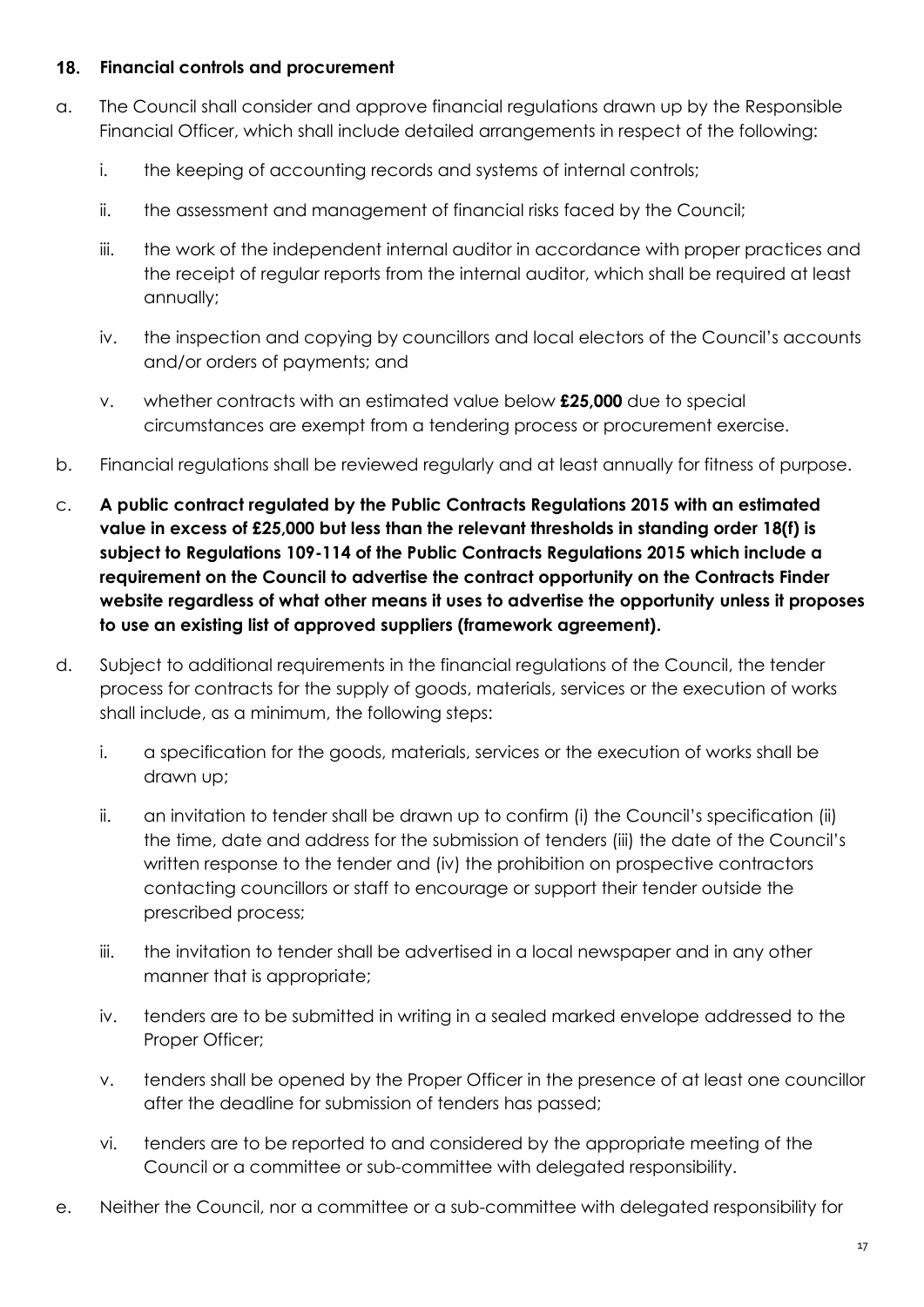considering tenders, is bound to accept the lowest value tender.

- f. **A public contract regulated by the Public Contracts Regulations 2015 with an estimated value in excess of £189,330 for a public service or supply contract or in excess of £4,733,252 for a public works contract; or £663,540 for a social and other specific services contract (or other thresholds determined by the European Commission every two years and published in the Official Journal of the European Union (OJEU)) shall comply with the relevant procurement procedures and other requirements in the Public Contracts Regulations 2015 which include advertising the contract opportunity on the Contracts Finder website and in OJEU.**
- g. **A public contract in connection with the supply of gas, heat, electricity, drinking water, transport services, or postal services to the public; or the provision of a port or airport; or the exploration for or extraction of gas, oil or solid fuel with an estimated value in excess of £378,660 for a supply, services or design contract; or in excess of £4,733,252 for a works contract; or £663,540 for a social and other specific services contract (or other thresholds determined by the European Commission every two years and published in OJEU) shall comply with the relevant procurement procedures and other requirements in the Utilities Contracts Regulations 2016.**

## <span id="page-17-0"></span>**Handling staff matters**

- a A matter personal to a member of staff that is being considered by a meeting of Council is subject to standing order 11.
- b Subject to the Council's policy regarding absences from work, the Council's most senior member of staff shall notify the Chairman or, if he is not available, the vice-chairman (if there is one) of absence occasioned by illness or other reason and that person shall report such absence at its next meeting.
- c The Staffing Committee shall upon a resolution conduct a review of the performance and annual appraisal of the work of Clerk and Responsible Finance Officer. The reviews and appraisal shall be reported in writing and are subject to approval by resolution by the Staffing Committee.
- d Subject to the Council's policy regarding the handling of grievance matters, the Council's most senior member of staff (or other members of staff) shall contact the chairman of the Staffing committee or in his absence, the vice-chairman of Staffing committee in respect of an informal or formal grievance matter, and this matter shall be reported back and progressed by resolution of the Staffing committee.
- e Subject to the Council's policy regarding the handling of grievance matters, if an informal or formal grievance matter raised by Clerk and Respinsilbe Finance Officer relates to the chairman or vice-chairman of the Staffing committee, this shall be communicated to another member of the Staffing committee, which shall be reported back and progressed by resolution of the Staffing committee.
- f Any persons responsible for all or part of the management of staff shall treat as confidential the written records of all meetings relating to their performance, capabilities, grievance or disciplinary matters.
- g In accordance with standing order 11(a), persons with line management responsibilities shall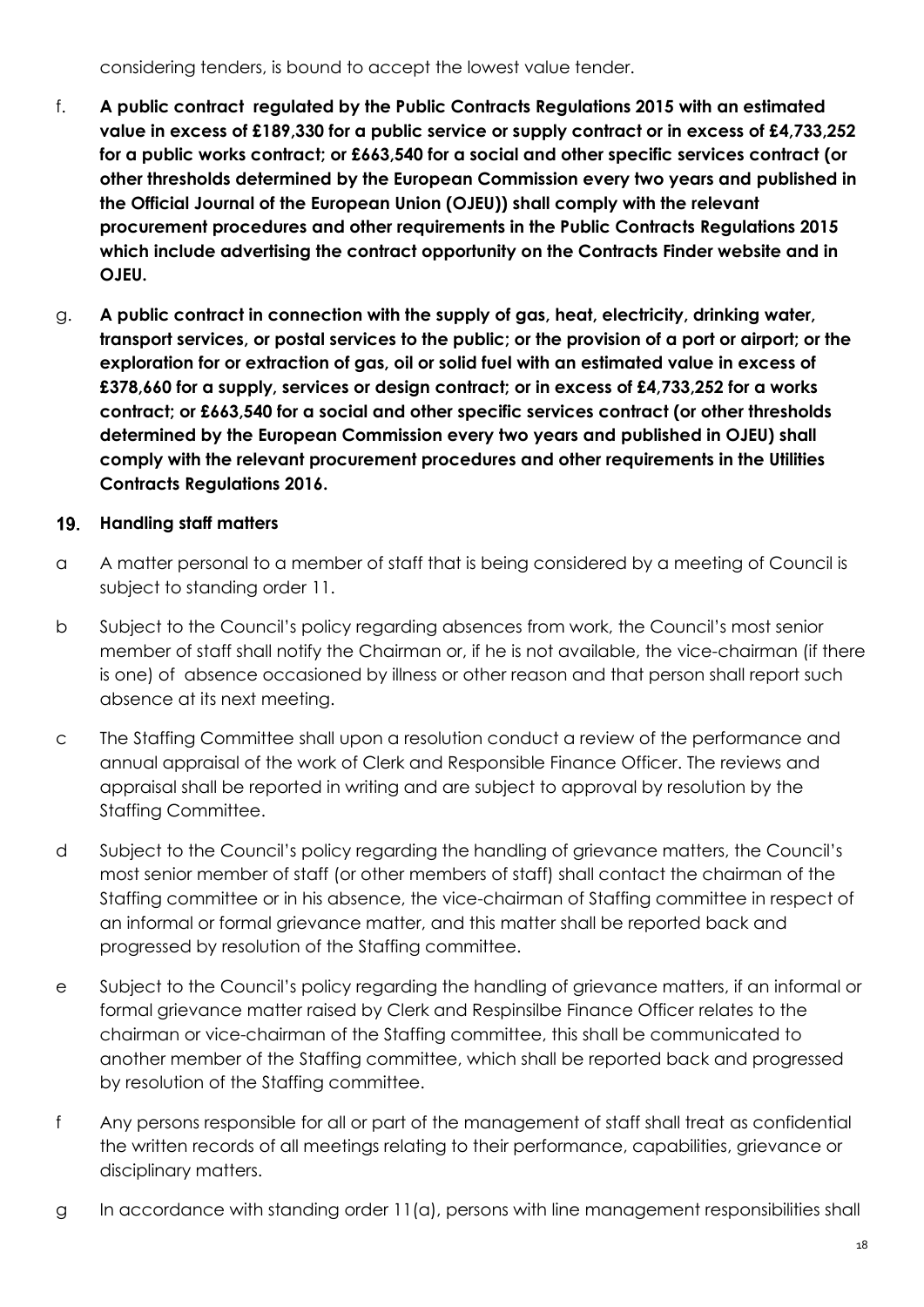have access to staff records referred to in standing order 19(f).

#### <span id="page-18-0"></span> $20.$ **Responsibilities to provide information**

See also standing order 21.

- a **In accordance with freedom of information legislation, the Council shall publish information in accordance with its publication scheme and respond to requests for information held by the Council.**
- b. [*If gross annual income or expenditure (whichever is higher) does not exceed £25,000*] **The Council shall publish information in accordance with the requirements of the Smaller Authorities (Transparency Requirements) (England) Regulations 2015.**

#### <span id="page-18-1"></span> $21.$ **Responsibilities under data protection legislation**

Below is not an exclusive list. See also standing order 11.

- a The Council may appoint a Data Protection Officer.
- b **The Council shall have policies and procedures in place to respond to an individual exercising statutory rights concerning his personal data.**
- c **The Council shall have a written policy in place for responding to and managing a personal data breach.**
- d **The Council shall keep a record of all personal data breaches comprising the facts relating to the personal data breach, its effects and the remedial action taken.**
- e **The Council shall ensure that information communicated in its privacy notice(s) is in an easily accessible and available form and kept up to date.**
- f **The Council shall maintain a written record of its processing activities.**

#### <span id="page-18-2"></span> $22.$ **Relations with the press/media**

a Requests from the press or other media for an oral or written comment or statement from the Council, its councillors or staff shall be handled in accordance with the Council's policy in respect of dealing with the press and/or other media.

## <span id="page-18-3"></span>**Execution and sealing of legal deeds**

See also standing orders 15(b)(xii) and (xvii).

a A legal deed shall not be executed on behalf of the Council unless authorised by a resolution.

**Subject to standing order 23(a), any two councillors may sign, on behalf of the Council, any deed required by law and the Proper Officer shall witness their signatures.**

## <span id="page-18-4"></span>**Communicating with district and county or unitary councillors**

a An invitation to attend a meeting of the Council shall be sent, together with the agenda, to